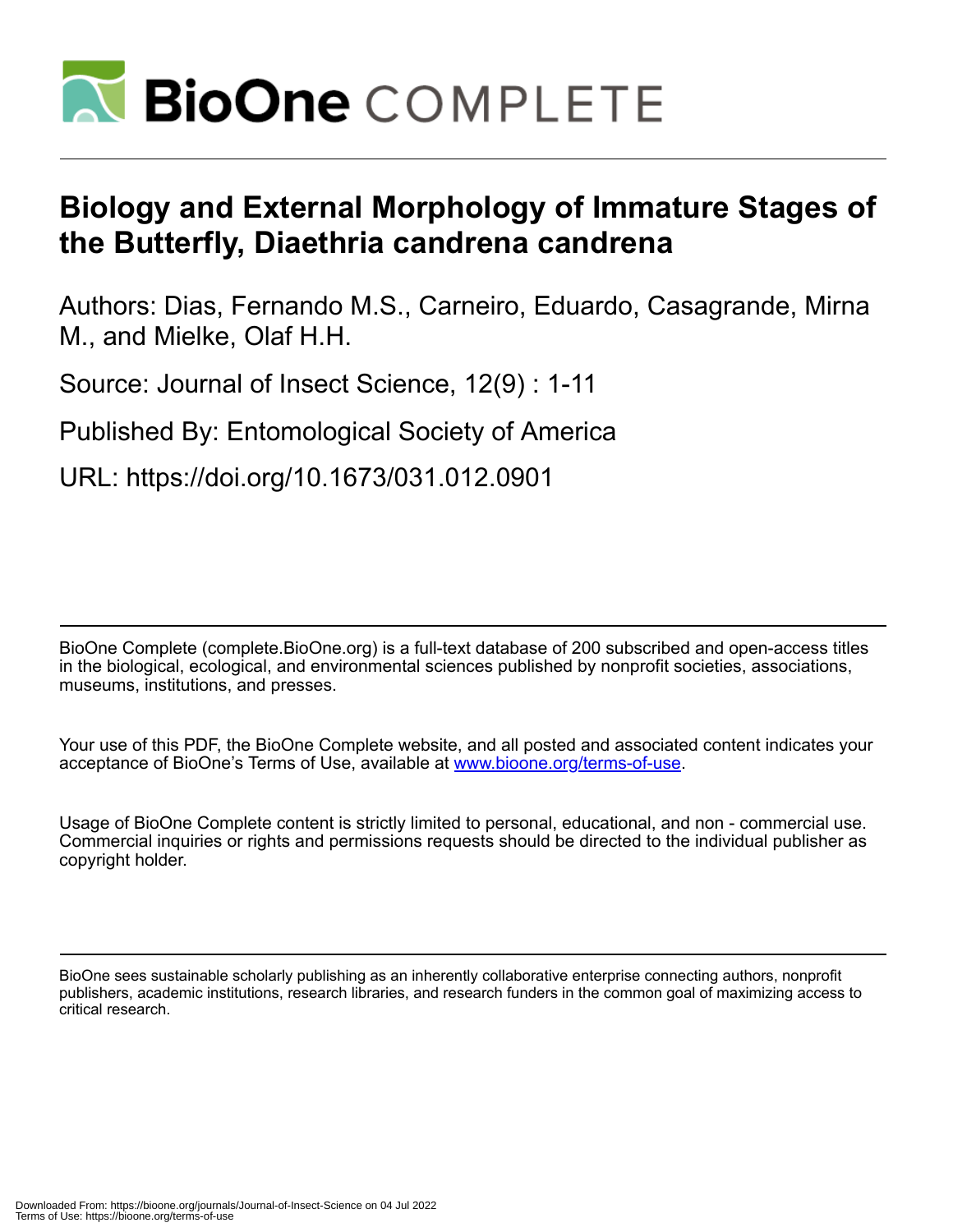

# **Biology and external morphology of immature stages of the butterfly,** *Diaethria candrena candrena*

Fernando M.S. Dias<sup>a\*,</sup>, Eduardo Carneiro<sup>b</sup>, Mirna M. Casagrande<sup>c</sup>, Olaf H.H. Mielke<sup>d</sup>

Laboratório de Estudos de Lepidoptera Neotropical, Departamento de Zoologia, Universidade Federal do Paraná, P.O. Box 19.020, ZIP Code 81.531-980, Curitiba, Paraná, Brazil

## **Abstract**

The biology and the external morphology of immature stages of *Diaethria candrena candrena*  (Godart) (Lepidoptera: Nymphalidae: Biblidinae) are described. Immature *D. c. candrena* found on *Allophylus* spp. (Sapindaceae) were collected in Curitiba, Paraná, Brazil and reared in the laboratory. Morphological descriptions and illustrations are given, based on observations using electronic, stereoscopic, and optic microscopes, the latter two attached to camera lucida. Results are compared and discussed with immature stages of other species of Biblidinae described to date.

## **Resumo**

Descreve-se a biologia e a morfologia externa dos estágios imaturos de *Diaethria candrena candrena* (Godart) (Lepidoptera: Nymphalidae: Biblidinae) coletados em espécies de *Allophylus* (Sapindaceae) em Curitiba, Paraná, Brasil. Características morfológicas são descritas e ilustradas, como resultado de observações em microscópios eletrônico, estereoscópico e ótico, os dois últimos acoplados à câmara clara. Resultados são comparados e discutidos com estágios imaturos de outras espécies de Biblidinae já descritos.

**Keywords:** Callicorini, chaetotaxy, life–cycle, Sapindaceae, *Serjania* **Correspondence:** <sup>a</sup> fernandomsdias@yahoo.com.br, <sup>b</sup> carneiroeduardo@hotmail.com, <sup>c</sup> mibras@ufpr.br, <sup>d</sup> omhesp@ufpr.br, \* Corresponding author **Received:** 16 February 2011, **Accepted:** 3 October 2011 **Copyright :** This is an open access paper. We use the Creative Commons Attribution 3.0 license that permits unrestricted use, provided that the paper is properly attributed. **ISSN:** 1536-2442 | Vol. 12, Number 9 **Cite this paper as:**

Dias FMS, Carneiro E, Casagrande MM, Mielke OHH. 2012. Biology and external morphology of immature stages of the butterfly, *Diaethria candrena candrena. Journal of Insect Science* 12:9 available online: insectscience.org/12.9

Journal of Insect Science | www.insectscience.org 1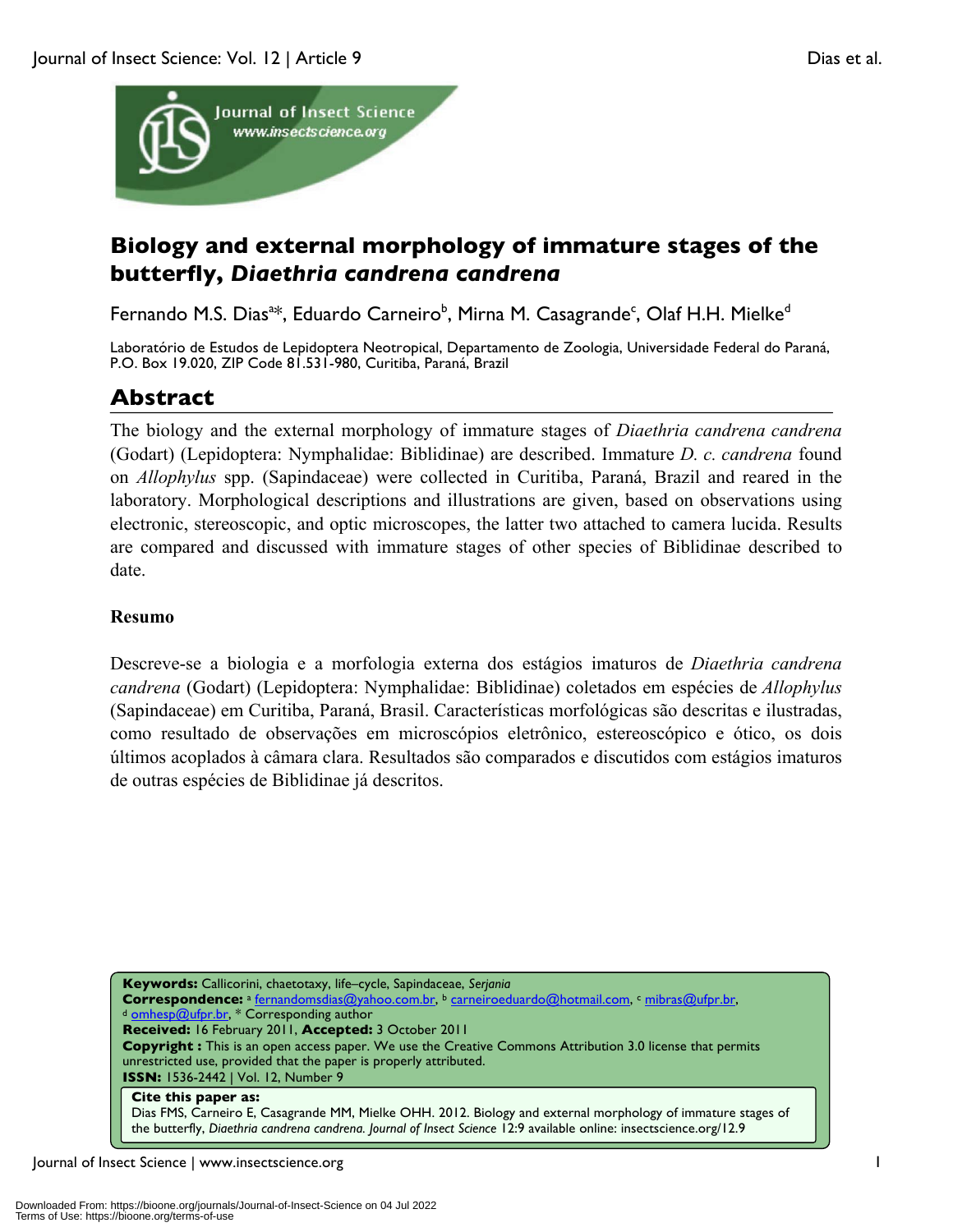### **Introduction**

The Neotropical genus *Diaethria* includes twelve species, with an additional 43 subspecies (Lamas 2004); popularly known as 'eighty' or 'eighty–eight' butterflies for their suggestive hind wing underside patterns that consist of black dots or white areas surrounded by concentric black and white lines. Most *Diaethria* species occur in montane or submontane habitats of Central America, the Andes, and the Amazon Basin, with only three species occurring further south (D'Abrera 1987). *Diaethria candrena* (Godart 1824) (Lepidoptera: Nymphalidae: Biblidinae) occurs throughout South America, with two recognized subspecies (Lamas 2004): *D. candrena longfieldae* Talbot, occurring in the Amazon Basin south of the Amazon River; and *D. candrena candrena* (Godart 1824) (Figures 1-4), occurring in south and southwestern Brazil, eastern Paraguay, northern Argentina, and Uruguay (Brown 1992; Canals 2003; Betancur-Viglione 2009; Nuñes-Bustos 2009), and therefore is the southernmost taxon of the genus (D'Abrera 1987).

*Diaethria c. candrena* is reported to be abundant in suitable habitats like humid forests or along forest edges and streams (Brown 1992; Canals 2003). Although similar to other *Diaethria* species, *D. c. candrena* can be easily distinguished by its mostly black forewing, with basal deep blue flush and a narrow whitish band near the apex; hind wing mostly black with basal deep blue flush and broad blue band along the outer margin. Sexual dimorphism is noticeable: females (Figures 3-4) are slightly duller, with the basal blue flush reduced on the forewing and absent on the hind wing.

Even though *Diaethria* is the most diverse genus of its tribe, Callicorini, immatures of only three species were described to date: *D. clymena meridionalis* (Bates 1872) (Müller 1886), *D. clymena janeira* (C. Felder, 1862) (D'Almeida 1922; Barbosa et al. 2010), *D. astala* (Guérin-Méneville, (1844)) (Muyshondt 1975), and *D. pandama*  (Doubleday, (1848)) (Muyshondt et al. 1976).

Most host plant records for *Diaethria* immatures (including *D. candrena*) belong to species of genera *Serjania*, *Paullinia,* and *Allophylus* (Sapindaceae) (Pastrana 2004, Teshirogi 2007, Beccaloni et al. 2008), although there are reliable records for species of genera *Celtis* and *Trema* (Ulmaceae) (Brown 1992; Pastrana 2004; Beccaloni et al. 2008; Barbosa et al*.* 2010). Eggs are described as finely sculptured; first and second instars build frass chains, and the head capsule bears long and branched scoli from the third instar onwards (Muyshondt 1975; Muyshondt et al. 1976; Teshirogi 2007; Barbosa et al. 2010). Compared to other genera of Callicorini, fifth instar larvae of *Diaethria* show marked reduction of the size of body scoli (Teshirogi 2007; Barbosa et al. 2010). Pupae are typically green with two small lateral protuberances on the head region (Barbosa et al. 2010).

As pointed out by D'Abrera (1987), knowing the immature stages of 'as many species as possible' could help to settle species identity problems caused by the great deal of infraspecific and infrasubspecific variation found on *Diaethria*. Barbosa et al. (2010) reinforces that additional detailed descriptions of species already briefly described can be helpful in the identification of "stable versus variable traits". Additionally, since immature stages are an important source of information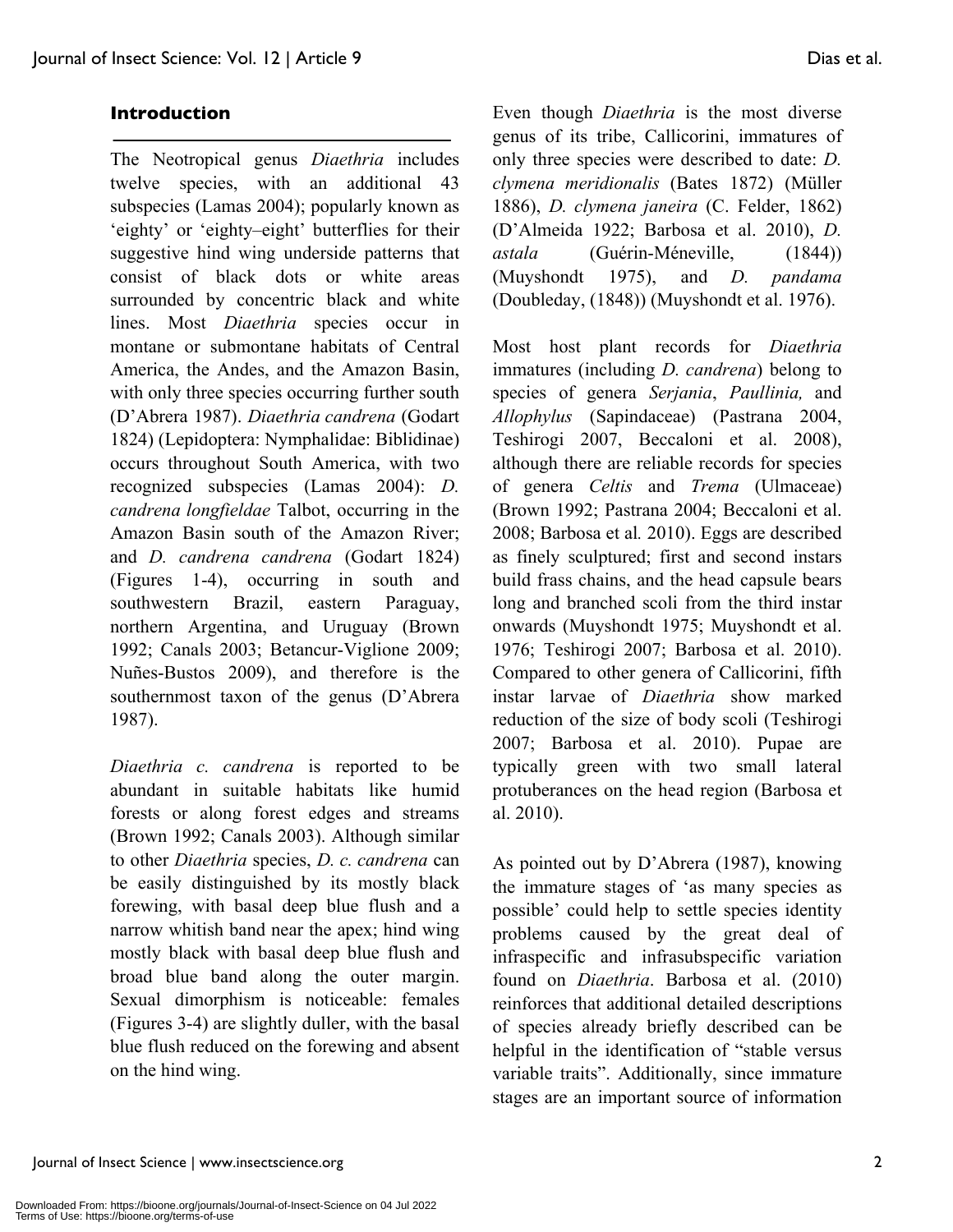for butterfly systematics (Freitas and Brown 2004), description of any butterfly species is especially relevant considering the small number of Biblidinae species with adequate immature descriptions (Freitas et al. 1997; Barbosa et al*.* 2010). Therefore, this paper comprehensively describes for the first time the biology and the external morphology of *D. candrena candrena*.

## **Materials and Methods**

Specimens studied were collected in several occasions between April 2008 and May 2009 at Parque Municipal Barigui, Curitiba, Paraná, Brazil (25° 25' 36" S, 49° 18' 32" W; *~*950 m). Collected specimens were brought to the Departamento de Zoologia, Universidade Federal do Paraná and reared in an ambient non–controlled conditions in the Laboratório de Estudos de Lepidoptera Neotropical. Specimens were reared individually in plastic containers and old leaves of the host plant were changed for fresher ones as necessary. The plastic containers were examined daily to observe instar changes and behavior, and also to control the moisture inside. Behavioral observations were carried out in the field as well as in the laboratory. As laboratory conditions did not necessarily match those of the areas where larvae were collected, the durations of life–stages reported here may not correspond exactly with natural life–cycle durations.

Eggs and head capsules were dehydrated and preserved; larvae and pupae were fixed in Kahle-Dietrich solution (Tripplehorn and Johnson 2005) and preserved in 80% alcohol. Eggs were analyzed using an scanning electron microscope (Jeol® JSM – 6360LV, www.jeol.com); chaetotaxy of head capsule was observed using an optic microscope (Zeiss Standard 20, www.zeiss.com) equipped with a camera lucida. Measurements and drawings of head capsules were made with the aid of a stereoscopic microscope (Wild-Heerbrugg M5, www.wild-heerbrugg.com) with a micrometric lens or a camera lucida.

Nomenclature follows Scoble (1992) for eggs; Hinton (1946), Peterson (1962), and Stehr (1987) for larval chaetotaxy and morphology, with modifications proposed by Huertas-Dionisio (2006) for the chaetotaxy of the anal prolegs; and Mosher (1916) and Casagrande (1979) for pupal morphology. Voucher specimens are retained at the Coleção Entomológica Pe. Jesus Santiago Moure, Departamento de Zoologia, Universidade Federal do Paraná, Coleção de Imaturos de Lepidoptera (DZUPIL). Measurements are given  $\pm$  standard deviation.

## **Results**

## **Biology**

Females of *D. c. candrena* lay eggs on *Allophylus puberulus* (Figure 5)*,* although eggs are occasionally found on *A. edulis.* Both are small trees commonly found in the study site on forest edges and gaps. Eggs are laid on the basal half of the underside of the leaf, often close to the margin. Before hatching, the head of the first instar larvae is dorsally visible through the chorion. First and second instar larvae build frass chains with silk and fecal pellets on the tip of the primary vein of one of the three folioles. When not feeding, first and second instar larvae rest on the frass chains with the head capsule towards the leaf margin. Third to fifth instar larvae rest with the head capsule towards the petiole and with the frons positioned against the leaf surface, thus with the head capsule scoli parallel to the substrate. Later instar larvae move the head capsule scoli sideways, and with up and down movements when disturbed. In the end of the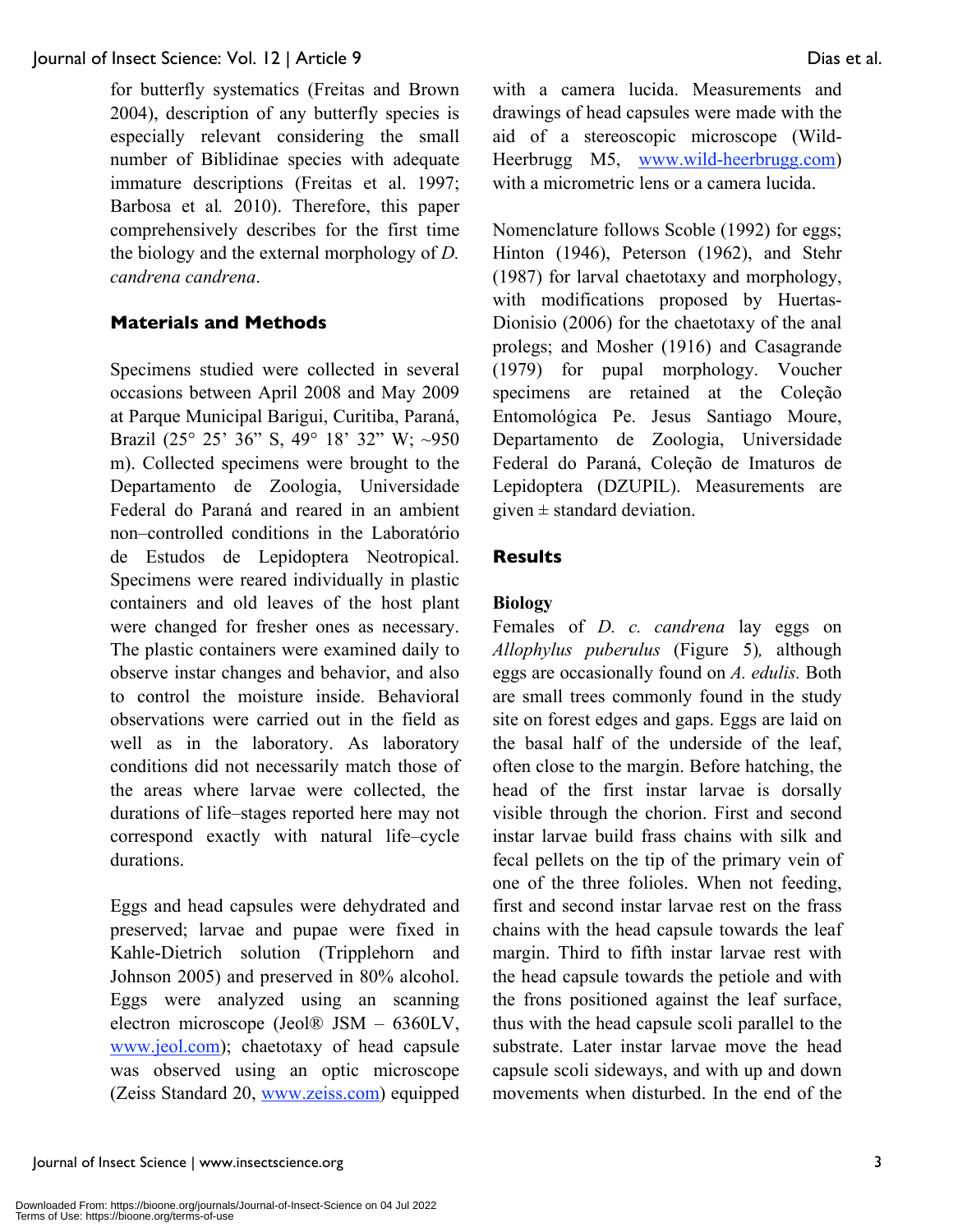fifth instar the larvae stop eating and swell considerably. The larvae roam around looking for a suitable place to pupate, occasionally abandoning the host plant. The larvae adhere themselves on a silk pad by the anal prolegs, remaining stretched upside down until molt (Figure 18). Pupae are positioned horizontally to the upper side of the leaf and are capable of movement, wobbling vigorously when disturbed.

## **Morphology**

**Egg**. (Figures 6-7): Light green; round, with flattened base and apex; with 14 vertical and 20-22 horizontal ridges. Vertical ridges alternating large and small projections near the apex to form a 'crown' (Barbosa et al*.* 2010) (Figures 22-23); symmetrically arranged around a circular flattened area with rosette–like sculptures (Figure 24). Horizontal ridges noticeable only over the vertical ridges, excluding a series of ten distinct ridges near the apex (Figures 22-23). Micropylae are on the center of the apical sculptured area (Figure 28) and aeropylae on the projections of the vertical ridges (Figure 27). Approximate duration: five days ( $n = 19$ ). Average diameter  $0.61 \pm 0.077$  mm; height  $0.54 \pm 0.072$  mm (n)  $= 4$ ).

**First instar**. (Figures 8-9): Head capsule dark brown, smooth and slightly bilobated along the epicranial suture; six stemmata roughly placed in a semicircle (Figures 29-30); labrum bilobated (Figure 31); mandibles with round teeth (Figure 32). Body mostly green; yellowish–green on the prothorax and A8– A9+10; with whitish spots scattered on the spiracular area and dark brown setae inserted on roundish dark brown pinnacula. Prothoracic plate dark brown and semicircular (Figure 34); suranal plate indistinct, unevenly sclerotized (Figure 35); thoracic and abdominal proleg plates and ocrea dark brown, abdominal and anal prolegs bearing 10-12 uniordinal and uniserial crochets arranged on a lateral penellipse. Chaetotaxy of the head capsule and body are given by Figures 29-35. Approximate duration: five days (n = 16). Head capsule width:  $0.30 \pm$  $0.09$  mm (n = 4).

**Second instar**. (Figures 10-11): Head capsule dark brown, with tiny whitish projections and a pair of thick truncated scoli about half the height of the head capsule, one on each side of the epicranial suture (Figure 36). Body dorsal, subdorsal, and supraspiracular areas yellowish–green; subspiracular, subventral, and ventral areas green; with scattered whitish spots on the insertion of the secondary setae; prothoracic plate green; thoracic and abdominal proleg plates and ocrea dark brown. Approximate duration: five days  $(n =$ 20). Head capsule width:  $0.37 \pm 0.097$  mm (n)  $= 5$ 

**Third instar**. (Figures 12-13): Head capsule dark brown, with scattered tiny whitish projections, with slender and branched scoli about three times the height of the head capsule, one on each side of the epicranial suture. Scoli covered by long setae; with tiny anterior spines on the base; two rows of four longer spines on the second and third fourth of the shaft of the scoli, which ends in a 'crown' (Barbosa et al*.* 2010) of five lateral spines and an additional distal spine (Figure 37). Shaft of the scoli yellowish between the second and third rows of spines. Body entirely green but lighter green ventrally, with scattered whitish spots on the insertion of the secondary setae and along the spiracular area; prothoracic plate of the same color as the surrounding areas; thoracic and abdominal proleg plates and ocrea light green. Approximate duration: six days (n = 36). Head capsule width:  $0.61 \pm$  $0.076$  mm (n = 10)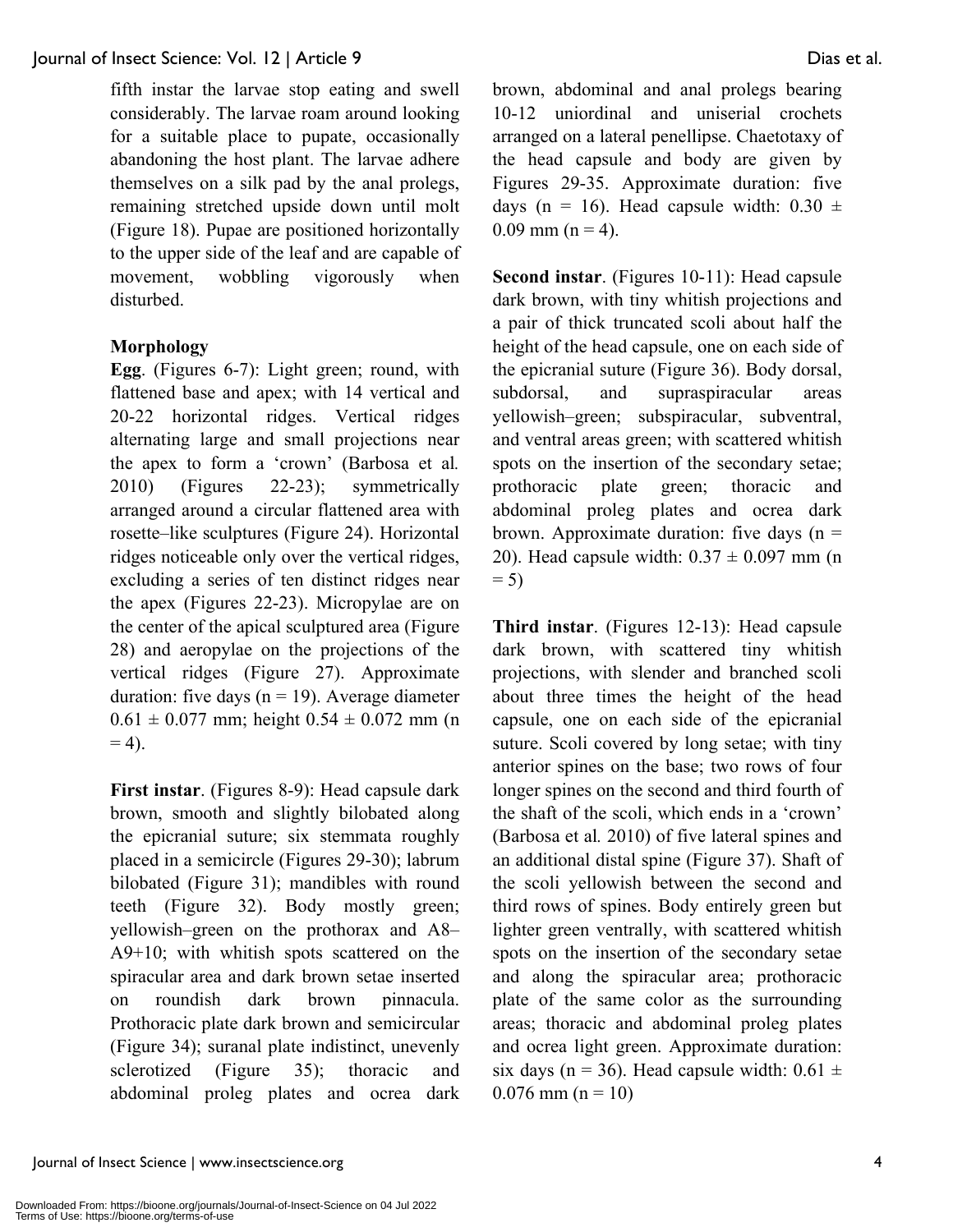**Fourth instar**. (Figures 14-15): Head capsule and body generally similar in color and shape to the previous instar, but head capsule with ventral and posterior yellowish–green areas, also along the adfrontal and epicranial suture. Scoli about two and a half times the height of the head capsule; shaft of the scoli also yellowish–green between the anterior tiny spines and the second rows of spines, so as the mid portion of the spines (Figure 38). Body with yellowish round spots on the subdorsal area. Approximate duration: six days  $(n = 47)$ . Head capsule width:  $0.89 \pm 0.075$  mm (n = 12)

**Fifth instar**. (Figures 16-17): Head capsule and body generally similar in color and shape to the previous instar, but with the posterior half of the head capsule and scoli reddish; with extensive posterior green areas and along the adfrontal and epicranial suture (Figure 39). About one day before pupation, the body swells and becomes uniformly dark green (Figure 18). Approximate duration: 10 days, including about one day in prepupa  $(n = 48)$ . Head capsule width:  $1.41 \pm 0.072$  mm (n = 8).

**Pupa**. (Figures 19-21; 40-42): Mostly dark green with whitish and yellowish spots dorsally; light green ventrally; brown and yellow markings on the head projections, ridge of mesonotum, basilar tubercle and along the longitudinal ridge; and a thin yellow lateral stripe on A4–A9+10. Pupae rather flattened dorso–posteriorly; head with small projections; prothorax narrower than the rest of the thorax; abdomen conical and A4– A9+10 capable of movement. Head projections lateral and triangular; scape and pedicel dorsal, the former much larger than the latter; antennae flagellum dorsal at first, extending ventrally and posteriorly between the mesothoracic wing cases; eye cases lateral and divided in one rough and other smooth area; frons and clypeus clearly distinguishable from the genae, anterior tentorial fovea slit visible between these two areas; clypeus triangular; mandibles trapezoidal; labium pentagonal, between the mandibles and ventral to the clypeus; galeae extending between the mesothoracic legs beyond the mesothoracic wing cases. Prothorax wide and trapezoidal; mesothoracic spiracle between prothorax and mesothorax; mesothorax dorsally bulged, with a distinct ridge; basalar tubercle triangular and rough; longitudinal ridge ventral to the basalar tubercle, extending posteriorly to the mesothoracic wing cases; mesothoracic wing cases ventral, wing shape and venation visible; prothoracic and mesothoracic legs between the galae and the mesothoracic wing cases, the former approximately two thirds the size of the latter; mesothoracic legs tips visible posterior to the antennae; metatorax 'M' shaped; metathoracic wing cases barely discernible between the abdomen and the mesothoracic wing cases. A1-A3 ventrally covered by the thorax; first spiracle not visible; spiracles green and ellipsoidal; spiracles A2 and A3 dorsal, and A4-A8 lateral; A5–A9+10 conical, gradually tapering posteriorly. Genital scar slits almost indiscernible on A9 (males) or A8 and A9 (females); anal scar slit distinct and surrounded by two rough tubercules. Cremaster large and green, directed ventrally and ending on flattened and ventrally bilobated area with several tiny hooks. Approximate duration: 12 days  $(n = 45)$ . Average height:  $1.55 \pm 0.12$  cm; width:  $0.55 \pm 1.5$  $0.98$  cm (n = 10).

## **Discussion**

## **Host plant use**

*Diaethria c. candrena* uses exclusively Sapindaceae spp. as host plants. Host plant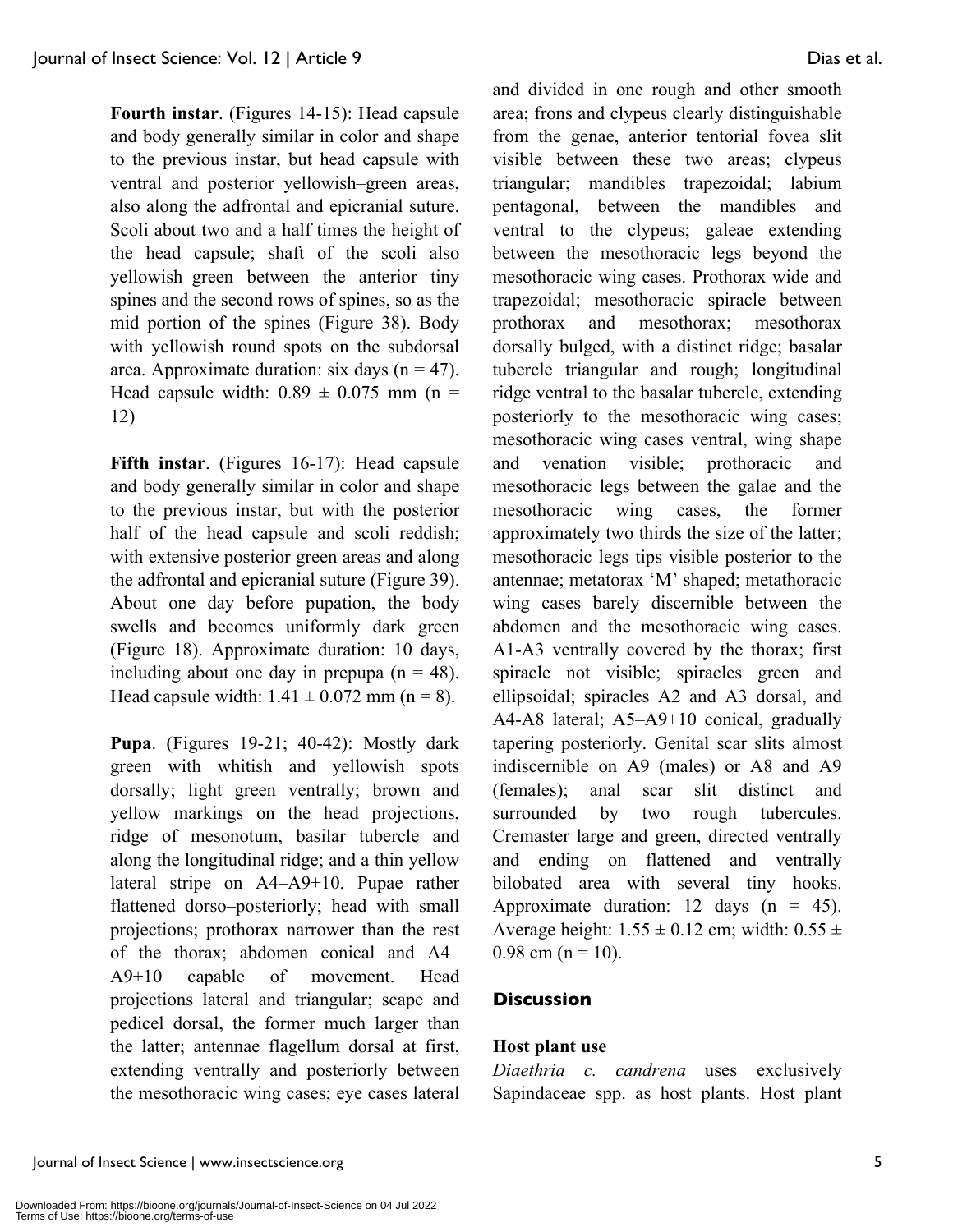shift experiments carried out in the laboratory confirm the use of a variety of species of Sapindaceae by *D. c. candrena*, even ones that immatures of this species were never found on in the field. Under natural or artificial conditions, *D. c. candrena* never used species of *Celtis* as a host plant. Therefore, the record of Ulmaceae given by Brown (1992) and Beccaloni et al. (2008) need further confirmation. The use of *D. c. candrena* for *A. puberulus* in the present work is probably associated with the host plant use of five other Sapindaceae–feeding Biblidinae recorded on the same site. *Diaethria c. candrena* and *D. e. eluina* (Hewitson) share the same host plants, but the latter is scarcer in the study site  $(n = 3)$ (F. Dias personal observation). *Callicore pygas eucale* (Fruhstorfer) also uses *A. puberulus* as host plant on the study site; however, this species is more frequently found on *A. edulis* and occur in lower densities than *D. c. candrena* (Dias, unpublished observations). Nevertheless, the segregation of habitat niches within the same host plant species, as seen in other butterflies (e.g., Yamamoto 1981; Queiroz 2002), was not identified on the present study. The other three Sapindaceae–feeding Biblidinae found on the same site, *Temenis laothoe meridionalis*, *Epiphile orea orea*, and *E. hubneri* (all Epiphilini according to Wahlberg et al. 2009) all use *Serjania laruotellana* as preferred host plant, and occasionally two further species of *Serjania* (Dias et al. in preparation). As previously noted, the use of Sapindaceae as a host plant is a character shared by the clade Epiphilini+Callicorini (Barbosa et al*.* 2010).

#### **Morphologic and taxonomic considerations**

Eggs of species of *Callicore* are strikingly similar to those of *Diaethria*, but the former are yellowish and with more noticeable horizontal ridges (Dias et al. in preparation). Additionally, some *Callicore* species such as *C. pygas eucale* lay eggs near the apex of the leaf (Dias et al. in preparation). First and second instar larvae of *Callicore* are nearly indistinguishable from those of *Diaethria*, including prothoracic plate morphology, head capsule and body chaetotaxy. Only from the third instar on can both genera be distinguished, mostly by the head capsule scoli morphology, particularly *C. sorana* and *C. cynosura* (Teshirogi 2007; A.V.L. Freitas personal communication). From the first to the third instar known larvae and pupae of *Diaethria* species are virtually indistinguishable from each other. Although very similar, fourth and fifth instar larvae of *D. clymena janeira* and *D. clymena meridionalis* are distinguishable from those of *D. c. candrena* by the presence of a yellow subdorsal stripe along the body, and the presence of developed thoracic scoli (Barbosa et al. 2010). *Diaethria e*. *eluina* scoli are less developed than those on *D. clymena*, but it can also be used to distiguish fourth and fifth instar larvae from the former species from those of *D. c. candrena* (F. Dias personal observations).

The reduction of body scoli is a condition found on most Callicorini (*Perisama*, *Haematera*, *Callicore, Diaethria*) and some other Biblidinae (*Cybdelis*, some *Eunica*) (Freitas et al. 1997; Teshirogi 2007). This reduction is quite extreme on *D. c. candrena*. Pupae of *Callicore* species are clearly distinguishable from those of *Diaethria*: the former lack head projections and are dorsally colored with a two–tone green pattern. A more comprehensive comparison between morphological and behavioral traits of Epiphilini and Callicorini immatures is given by Barbosa et al. (2010).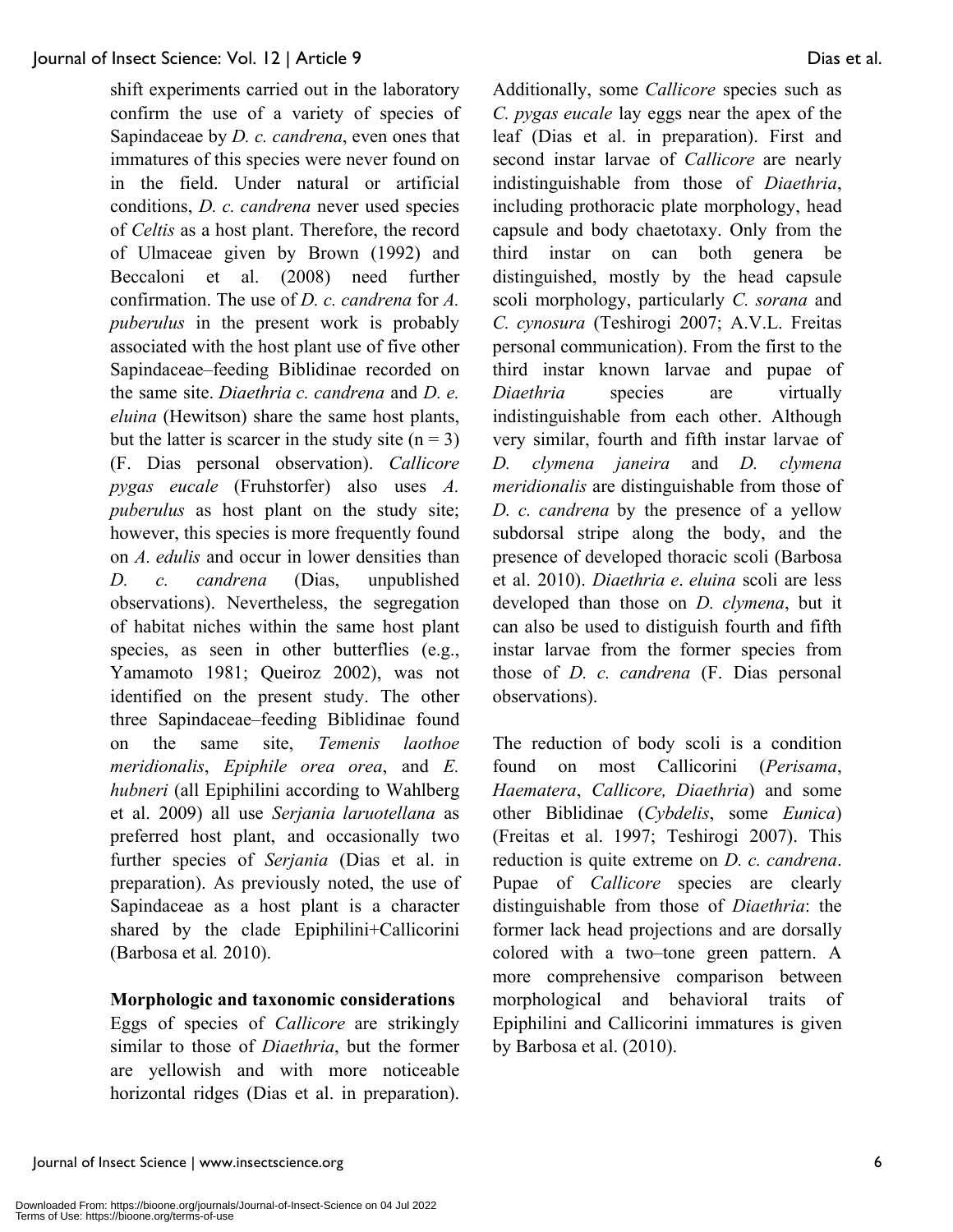Detailed descriptions are of great importance not only to aid in identification of larvae in the field, but they are also fundamental to extract characters for taxonomy and phylogenetic inference (Freitas and Brown 2004; Barbosa et al. 2010). Detailed studies of immature stage morphology and information on host plant use can be helpful to settle certain taxonomic conundrums, and thus should be carefully reported (Dias et al. 2011). It is expected that further information on immature stages of Biblidinae will be of great value (Freitas et al*.* 1997), especially when information from species of some genera (e.g., *Paulogramma*, *Catacore*, *Mesotenia*, *Antigonis*, *Orophila*) and taxa from speciose genera which immature stages are still unknown becomes available.

## **Acknowledgements**

We would like to thank Dr. Jorge M.S. Bizarro, Reserva Ecológica de Guapiacu; Dr. André V. L. Freitas, Universidade Estadual de Campinas; Vitor A. Nardino, Rede Paranaense de Coleções Biológicas - Taxon-line, Universidade Federal do Paraná; Centro de Microscopia Eletrônica, Universidade Federal do Paraná; members of the Laboratório de Estudos em Lepidoptera Neotropical (Laboratory for Studies on Neotropical Lepidoptera), Universidade Federal do Paraná. Financial; and the Conselho Nacional de Desenvolvimento Científico e Tecnológico – CNPq (National Council for Scientific and Technological Development) for the fellowship granted to the authors.

## **References**

Beccaloni GW, Hall SK, Viloria AL, Robinson GS. 2008. *Host–plants of the Neotropical Butterflies: A Catalogue/Catálogo de las Plantas Huésped*  *de las Mariposas Neotropicales.* S.E.A./RIBES-CYTED/The Natural History Museum/ Instituto Venezolano de Investigaciones Científicas.

Betancur-Viglione MG. 2009. Lista de los Papilionoidea y Hesperioidea del Uruguay (Insecta: Lepidoptera) *SHILAP Revista de Lepidopterología* 37(145): 23-40.

Barbosa EP, Kaminski LA, Freitas AVL. 2010. Immature stages of the butterfly *Diaethria clymena janeira* (Lepidoptera: Nymphalidae: Biblidinae). *Zoologia* 27(5): 696-702.

Brown Jr KS. 1992. Borboletas da Serra do Japi: diversidade, habitats, recursos alimentares e variação temporal. In: Morellato LPC, Editor. *História Natural da Serra do Japi: ecologia e preservação de uma área florestal no Sudeste do Brasil*. pp.142-186. Editora Unicamp.

Canals G. 2003. *Mariposas de Misiones*. L.O.L.A.

Casagrande MM. 1979. Sobre *Caligo beltrao* (Illiger, 1801) I. Taxonomia, Biologia, Morfologia das Fases Imaturas e Distribuições Temporal e Espacial (Lepidoptera, Satyridae, Brassolinae). *Revista Brasileira de Biologia* 39(1): 173-193.

D'Abrera B. 1987. *Butterflies of the Neotropical region, part IV, Nymphalidae (Partim)*. Hill House.

D'Almeida RF. 1922. *Mélanges Lépidoptérologiques. Études sur les Lépidoptères Du Brésil.* R. Friedländer und Sohn.

Dias FMS, Casagrande MM, Mielke OHH.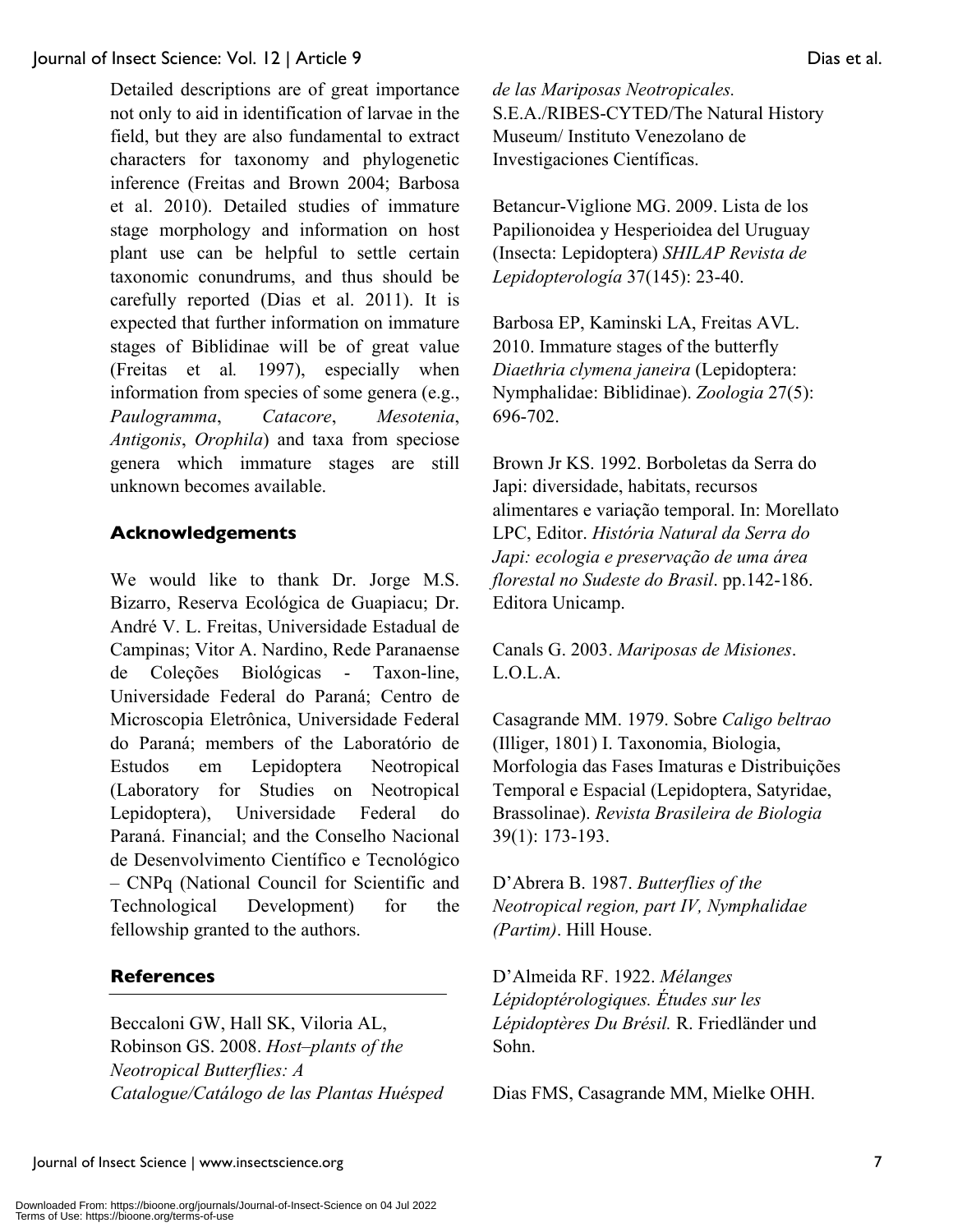http://insectscience.org/11.100.

Freitas AVL, Brown Jr KS. 2004. Phylogeny of the Nymphalidae (Lepidoptera). *Systematic Biology* 53(3): 363-383.

Freitas AVL, Brown Jr KS, Otero LD. 1997. Juvenile stages of *Cybdelis*, a key genus uniting the diverse branches of the Eurytelinae (Lepidoptera, Nymphalidae). *Tropical Lepidoptera* 8(1): 29-34.

Hinton HE. 1946. On the morphology and nomenclature of setae of the Lepidopterous larvae, with notes on the phylogeny of the Lepidoptera. *Transactions of the Royal Entomological Society of London* 97(1): 1-35.

Huertas-Dionisio M. 2006. Estados inmaturos de Lepidoptera (XXVI). Quetotaxia de las patas anales de las orugas (Insecta: Lepidoptera). *SHILAP Revista de Lepidopterología* 34(135): 213-228.

Janzen DH, Hallwachs W. 2010. Dynamic database for an inventory of the macrocaterpillar fauna, and its food plants and parasitoids, of Area de Conservacion Guanacaste (ACG), northwestern Costa Rica. Available online, http://janzen.sas.upenn.edu

Lamas G. 2004. Biblidinae. In: Lamas G, Heppner JB, Editors. *Checklist: Part 4A. Hesperioidea-Papilionoidea*. *Atlas of Neotropical Lepidoptera, Volume 5A*. pp. 234- 247. Scientific Publishers.

Mosher E. 1916. A classification of the Lepidoptera based on characters of the pupa. *Bulletin of the Illinois State Laboratory of Natural History* 12: 1-165.

Müller W. 1886. Südamerikanische Nymphalidenraupen. Versuch eines natürlichen Systems der Nymphaliden. *Zoologische Jahrbücher* 1: 417-678.

Muyshondt A. 1975. Notes on the life cycle and natural history of butterflies of El Salvador. VI A. *Diaethria astala* Guérin. (Nymphalidae - Callicorinae). *Journal of the New York Entomological Society* 83(1): 10- 18.

Muyshondt A, Muyshondt Jr A, Muyshondt P. 1976. Notas sobre la biología de lepidópteros de El Salvador I. *Revista de la Sociedad mexicana de Lepidopterología* 2(2): 77-90.

Núñes Bustos EO. 2009. Mariposas diurnas (Lepidoptera: Papilionoidea y Hesperioidea) del Parque Nacional Iguazú, Provincia de Misiones, Argentina. *Tropical Lepidoptera* 19: 71-81.

Pastrana JA. 2004. *Los lepidópteros argentinos: sus plantas hospedadoras y otros sustratos alimenticios*. Sociedad Entomológica Argentina.

Peterson A. 1962. *Larvae of insects. An introduction to Neartic species. Part I. Lepidoptera and plant infesting Hymenoptera.*  Edwards Brothers.

Queiroz, JM. 2002. Host plant use among closely related *Anaea* butterfly species (Lepidoptera, Nymphalidae, Charaxinae). *Brazilian Journal of Biology* 62(4A): 657- 663.

Scoble M. 1992. *The Lepidoptera, form, function and diversity.* Natural History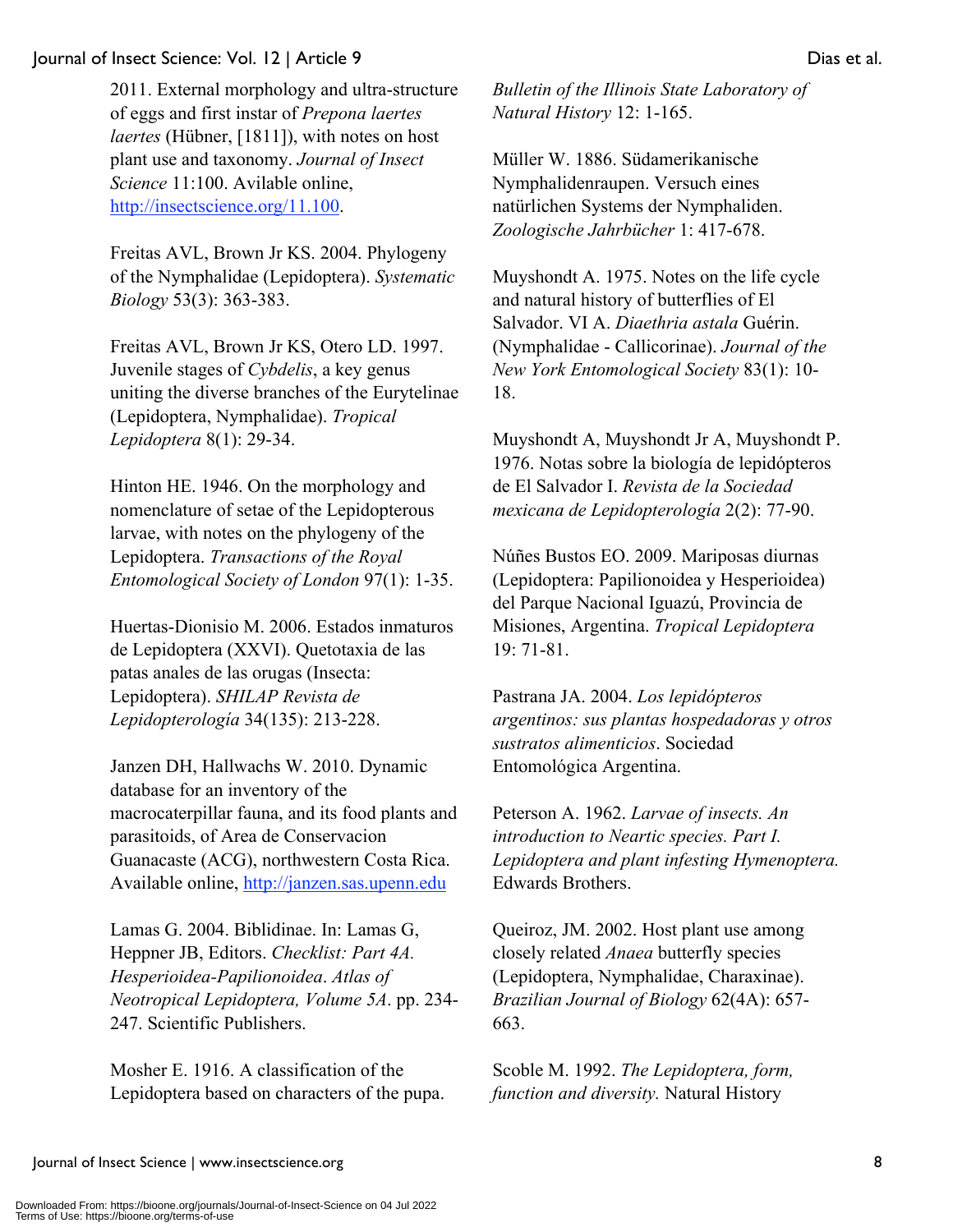Museum Publications/Oxford University Press.

Stehr FW. 1987. Order Lepidoptera. In*:* Stehr FW, Editor. *Immature Insects.* pp. 288-305. Kendall/Hunt.

Teshirogi M. 2007. The splendid Biblidinae in the Neotropical region. *Butterflies (Teinopalpus)* 47(1): 30-44.

Tripplehorn CA, Johnson NF. 2005. *Borror and DeLong's Introduction to the Study of Insects*, 7th edition. Thomas Brooks/Cole.

Yamamoto M. 1981 Comparison of population dynamics of two pierid butterflies, *Pieris rapae crucivora* and *Pieris napi nesis* living in the same area and feeding in the same plant in Sapporo, Northern Japan. *Journal of the Faculty of Science, Hokkaiado University Series VI Zoologia* 22: 202-249.

Wahlberg N, Leneveu J, Kodandaramaiah U, Peña C, Nylin S, Freitas AVL, Brower AVZ. 2009. Nymphalid butterflies diversity following near demise at the Cretaceous/Tertiary boundary. *Proceedings of the Royal Society of London B—Biological Science*s 276 (1677): 4295-4302.



Male, dorsal. 2. Male, ventral. 3. Female, dorsal. 4. Female, ventral. Scale bar  $= 1$  cm. High quality figures are available online.

Journal of Insect Science | www.insectscience.org 9



**Figures 5-21.** Immature stages and host plant of *Diaethria candrena candrena* (Godart) 5. Host plant, *Allophylus puberulus.* 6-7. Egg. 6. Lateral. 7. Dorsal. 8-9. First instar Larvae. 8. Lateral. 9. Dorsal. 10-11. Second instar larvae. 10. Lateral. 11. Dorsal. 12-13. Third instar larvae. 12. Lateral. 13. Dorsal. 14-15. Fourth instar larvae. 14. Lateral. 15. Dorsal. 16-17. Fifth instar larvae. 16. Lateral. 17. Dorsal. 18. Fifth instar, one day before pupate, dorsal. 19-21. Pupa. 20. Lateral. 21. Dorsal. 22. Ventral. Scale bars: Figures 6-7 = 0.1 mm; Figures 8-11 = 0.5 mm; Figures 12-15 = 1 mm; Figures 16-17 = 0.25 cm; Figures 19-  $21 = 0.5$  cm. High quality figures are available online.



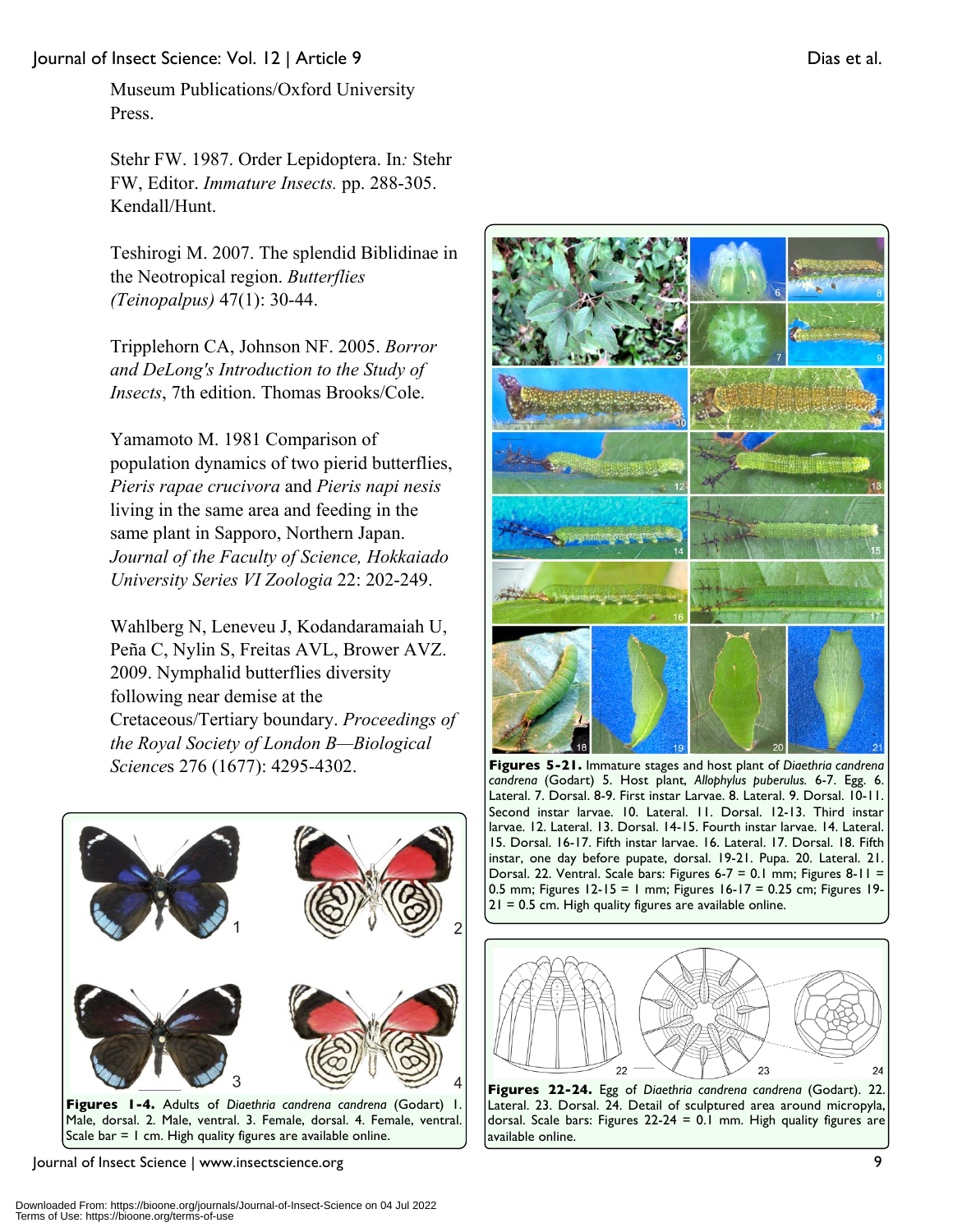

**Figures 25-28.** Egg of *Diaethria candrena candrena* (Godart). 25. Dorso-lateral. 26. Dorsal. 27. Aeropylae on vertical ridge, dorsal. 28. Sculptured area around micropylae, dorsal. High quality figures are available online.





Journal of Insect Science | www.insectscience.org 10



**Figures 29-35.** Chaeototaxy of *Diaethria candrena candrena*  (Godart). 29-30. First instar head capsule. 29. Anterior. 30. Posterior. 31. Labrum, anterior. 32. Mandibulae, posterior and anterior. 33. Thorax and abdomen schematic representation, lateral. 34. Prothoracic plate, dorsal. 35. Anal plate, dorsal. Scale bars: Figures 29-30 =  $0.05$  mm; Figures 31-32 = 0.025 mm. High quality figures are available online.